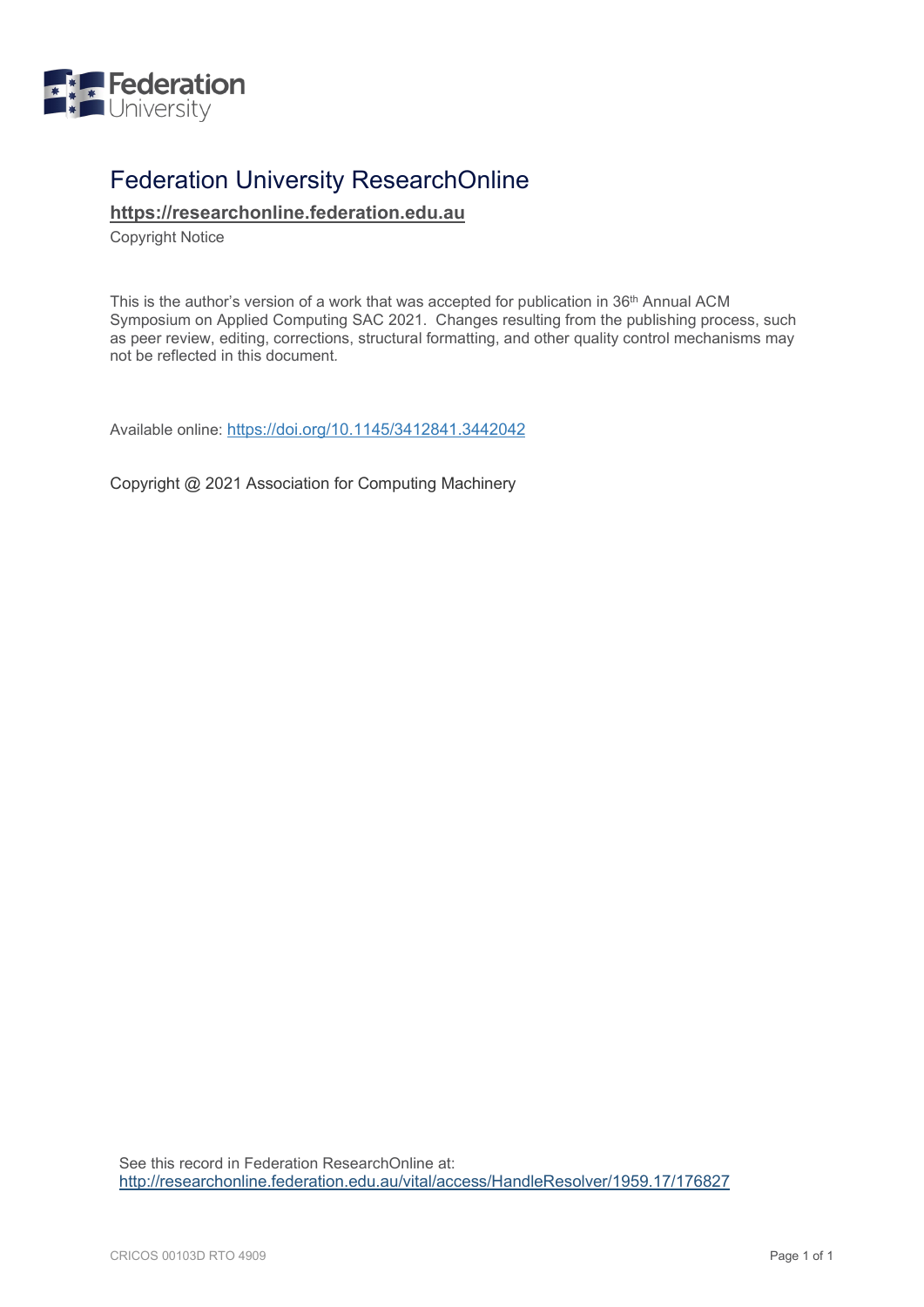# A3Graph: Adversarial Attributed Autoencoder for Graph Representation Learning

Mingliang Hou teemohold@outlook.com School of Software, Dalian University of Technology

Lei Wang leonard wl@outlook.com School of Software, Dalian University of Technology

Jiaying Liu jiaying liu@outlook.com School of Software, Dalian University of Technology

Xiangjie Kong xjkong@acm.org College of Computer Science and Technology, Zhejiang University of Technology

Feng Xia f.xia@acm.org School of Engineering, IT and Physical Sciences, Federation University Australia

# ABSTRACT

Recent years have witnessed a proliferation of graph representation techniques in social network analysis. Graph representation aims to map nodes in the graph into low-dimensional vector space while preserving as much information as possible. However, most existing methods ignore the robustness of learned latent vectors, which leads to inferior representation results due to sparse and noisy data in graphs. In this paper, we propose a novel framework, named A3Graph, which aims to improve the robustness and stability of graph representations. Specifically, we first construct an aggregation matrix by the combining positive point-wise mutual information matrix with the attribute matrix. Then, we enforce the autoencoder to reconstruct the aggregation matrix instead of the input attribute matrix. The enhancement autoencoder can incorporate structural and attributed information in a joint learning way to improve the noise-resilient during the learning process. Furthermore, an adversarial learning component is leveraged in our framework to impose a prior distribution on learned representations has been demonstrated as an effective mechanism in improving the robustness and stability in representation learning. Experimental studies on real-world datasets have demonstrated the effectiveness of the proposed A3Graph.

# CCS CONCEPTS

∙ Networks → Network algorithms; ∙ Applied computing  $\rightarrow$  Bioinformatics.

SAC '21, March 22–26, 2021, Virtual Event, Republic of Korea ○c 2021 Association for Computing Machinery.

ACM ISBN 978-1-4503-8104-8/21/03... \$15.00

<https://doi.org/10.1145/3412841.3442042>

#### KEYWORDS

adversarial autoencoder, graph learning, attributed information, social network

#### ACM Reference Format:

Mingliang Hou, Lei Wang, Jiaying Liu, Xiangjie Kong, and Feng Xia. 2021. A3Graph: Adversarial Attributed Autoencoder for Graph Representation Learning. In The 36th ACM/SIGAPP Symposium on Applied Computing (SAC '21), March 22–26, 2021, Virtual Event, Republic of Korea. ACM, New York, NY, USA, [8](#page-8-0) pages. <https://doi.org/10.1145/3412841.3442042>

#### 1 INTRODUCTION

Social networks are an important class of networks for social computing, including a wide variety of media such as social websites (e.g., Facebook, Twitter) and citation networks (e.g., CiteSeer, Cora). Lots of latent knowledge can be obtained by analyzing social networks. For instance, by analyzing citation graphs, we can make a lot of interesting discoveries in research development such as the innovation flow [\[13\]](#page-8-1), change of interests [\[28\]](#page-8-2) and relationships between mentors and students [\[15\]](#page-8-3). However, the nonlinearity of graphs poses great challenges in graph analysis tasks such as node classification, node clustering, link prediction and graph visualization.

More recently, lots of approaches have been proposed to learn graph representations that map a graph into lowdimensional vector space while preserving original graph information such as structure information [\[22\]](#page-8-4), node attribute information [\[5\]](#page-8-5), and node label information [\[12\]](#page-8-6). Previous machine learning techniques always treat this problem as a preprocessing step. Feature extraction requires a lot of manual effort. In contrast, graph representation regards the preprocessing step as a learning task by using a data-driven approach to learn latent vectors that encode graph information automatically. The learned results (low-dimensional vectors) can be used as inputs for downstream graph analysis tasks.

Inspired by techniques of natural language processing, many graph representation methods have been proposed such as DeepWalk [\[22\]](#page-8-4), node2vec [\[9\]](#page-8-7), LINE [\[25\]](#page-8-8) and GraRep [\[4\]](#page-8-9). They aim to preserve graph structural information, namely, pairwise proximity between nodes. Most methods adopt the

Permission to make digital or hard copies of all or part of this work for personal or classroom use is granted without fee provided that copies are not made or distributed for profit or commercial advantage and that copies bear this notice and the full citation on the first page. Copyrights for components of this work owned by others than ACM must be honored. Abstracting with credit is permitted. To copy otherwise, or republish, to post on servers or to redistribute to lists, requires prior specific permission and/or a fee. Request permissions from permissions@acm.org.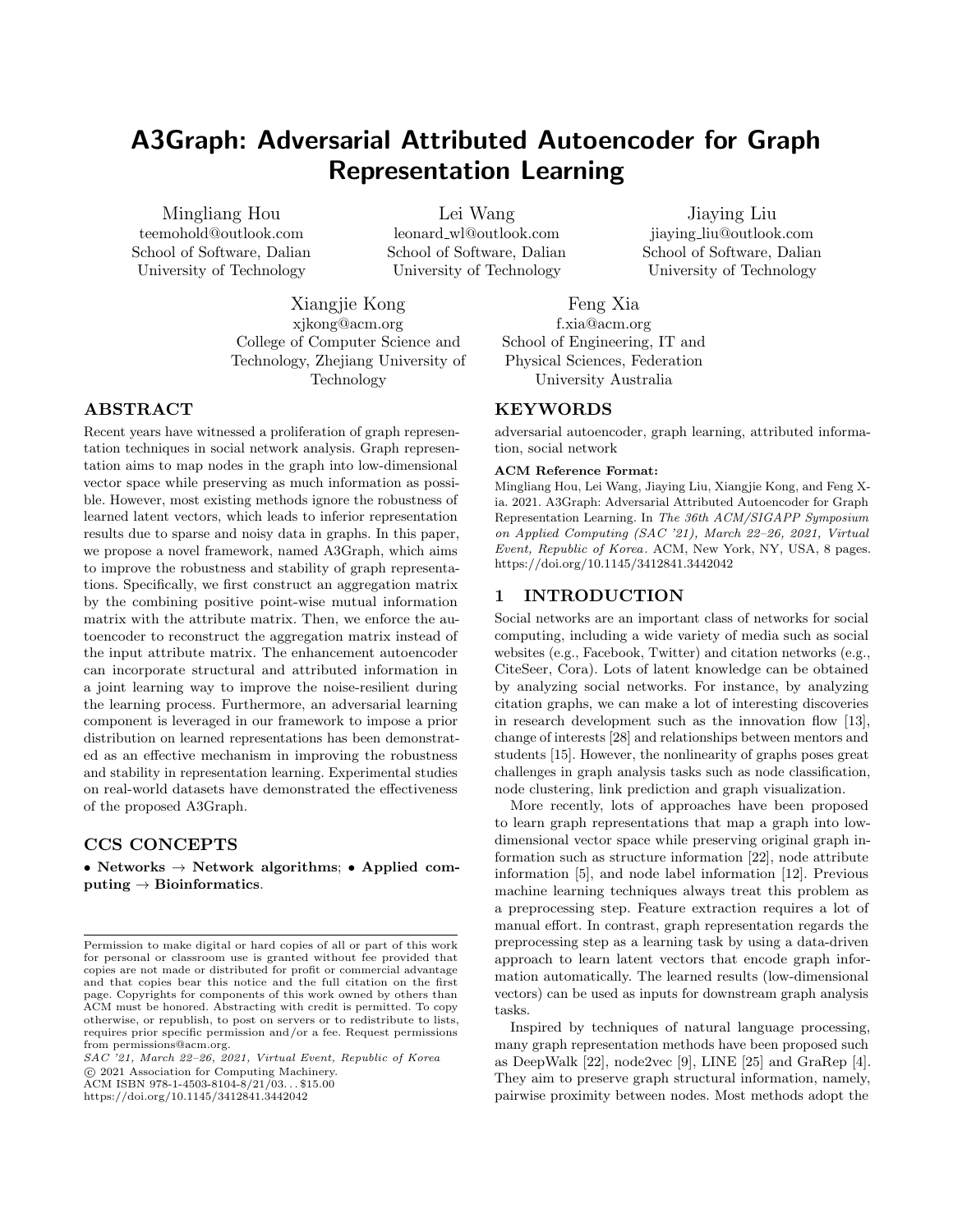random walk as sampling strategy to model graph structural information. Experimental results on real-world datasets have demonstrated their superiority in common graph learning tasks.

Although existing methods have explored different ways to preserve the structural information, three limitations should be considered in designing a graph embedding framework. The first is how to capture the higher-order proximity of structural information in graph-structured data. DeepWalk and LINE capture the local consistency while node2vec explores partial global consistency. However, in practice, the global consistency relationship is indispensable. Users in social networks may be influenced by both local consistency relationships (e.g., friends, families) and global consistency relationships (e.g., community, nations). Thus, the global consistency should be considered in the learning process. The second limitation is how to combine topology information with attribute information. The node attribute information provides useful information than topological information in some specific scenarios. For example, nodes with same labels across networks tend to share similar attributes rather than similar topological structures [\[24\]](#page-8-10). Finally, the learned vectors may perform poorly in a noise environment. The robustness of the learned latent vectors should not be neglected.

To address above mentioned limitations, we propose a novel graph representation framework, termed as A3Graph. It incorporates node topology and attributed information in a joint learning way. Three major contributions are summarized as follows:

- ∙ We propose a novel graph representation framework, A3Graph, to learn robust node embeddings by considering topology and attribute information for a given graph.
- ∙ We design a structure-attribute aggregation matrix as the decoder objective to enforce autoencoder to learn local and global consistency between nodes. Moreover, a prior distribution is imposed to the learned latent vector as a regularizer though adversarial learning.
- ∙ The proposed framework, A3Graph, is extensively evaluated on three real datasets through node classification and node clustering tasks. Experiment results verify the effectiveness of A3Graph.

This paper is organized as follows. In Section 2, we review the related work including graph representation and generative adversarial networks. In Section 3, A3Graph will be introduced in detail. In Section 4, we elaborate on the experiment part. Section 5 concludes our work.

# 2 RELATED WORK

#### 2.1 Graph Representation

Recently, graph representation has captured amounts of attentions [\[11\]](#page-8-11). These methods can be classified into three categorizes: random walk based methods, matrix factorization based methods, and deep neural network based methods.

Random walks based methods are commonly used in graph representation by exploring node structural information with randomly sampled paths. Inspired by word2vec [\[18\]](#page-8-12), Deep-Walk [\[22\]](#page-8-4) treats nodes as words and random paths as sentences. It assumes that the vector of a node should be similar to the co-occurrence nodes in the sampled random walk paths [\[27\]](#page-8-13). Node2vec [\[9\]](#page-8-7) extends a more flexible sample strategy in generating walk paths that can explore diverse structural neighboring nodes. LINE [\[25\]](#page-8-8) preserves first-order and second-order structural information in large-scale graphs by incorporating alias table edge sampling in the random walk process.

Unlike random walk-based methods that use the sampling path as the input, the input of factorization based methods is an adjacent matrix. Then, matrix factorization techniques are used as feature learning extractors to obtain low-dimensional vectors. LLE [\[23\]](#page-8-14) and LE [\[3\]](#page-8-15) are two earlier methods factorizing a pre-processing matrix containing local structural information. GraRep [\[4\]](#page-8-9) devotes to preserving the high-order global structural information by computing a  $k$ -step transformation probability matrix and utilizes SVD [\[1\]](#page-8-16) to learn latent representations.

The goal of graph representation is to learn a mapping function from the original graph space to the latent representation space. Matrix factorization based methods approximate this mapping process linearly. Vast quantities of information are lost in the linear matrix factorization procedure due to nonlinearity of graphs. The deep neural network is an effective technique to model this nonlinear mapping process. SDNE [\[26\]](#page-8-17) addresses graph representation by autoencoder network which can capture both the first-order and second-order structural information. SEANO [\[14\]](#page-8-18) designs a representation framework with multi-layer perceptron (MLP) to learn node structural, attribute, and label information simultaneously. ANRL [\[29\]](#page-8-19) proposes a neighbor enhancement autoencoder network with an attribute-aware skip-gram component to learn the structural and attribute information.

#### 2.2 Generative Adversarial Networks

Generative Adversarial Networks [\[8\]](#page-8-20) (GAN), inspired by Nash equilibrium [\[19\]](#page-8-21), as a generative deep neural network model, consists of a discriminator and a generator. The discriminator aims at distinguishing the fake data from real data and the generator tries to generate data to fool the discriminator. This process can be seen as a minimax adversarial game.

Rich works such as GAN [\[8\]](#page-8-20), Adversarial Autoencoder [\[17\]](#page-8-22), DCGAN [\[7\]](#page-8-23), WGAN [\[2\]](#page-8-24) have proved that the adversarial learning mechanism is effective in obtaining stable states and reliable representations in image generation. Furthermore, several works like AIDW [\[6\]](#page-8-25), and ARGA [\[21\]](#page-8-26) have been proposed to learn more robust and stable graph representations.

Most GAN methods are designed for generating image data rather than graph data incapable of learning representations for graph-sturctured data. AIDW only considers the structural information. For ARGA, the robustness of learned representations is only guaranteed by the adversarial learning.

In this paper, different with previous method, we design a jointly learning framework to learn robust latent embeddings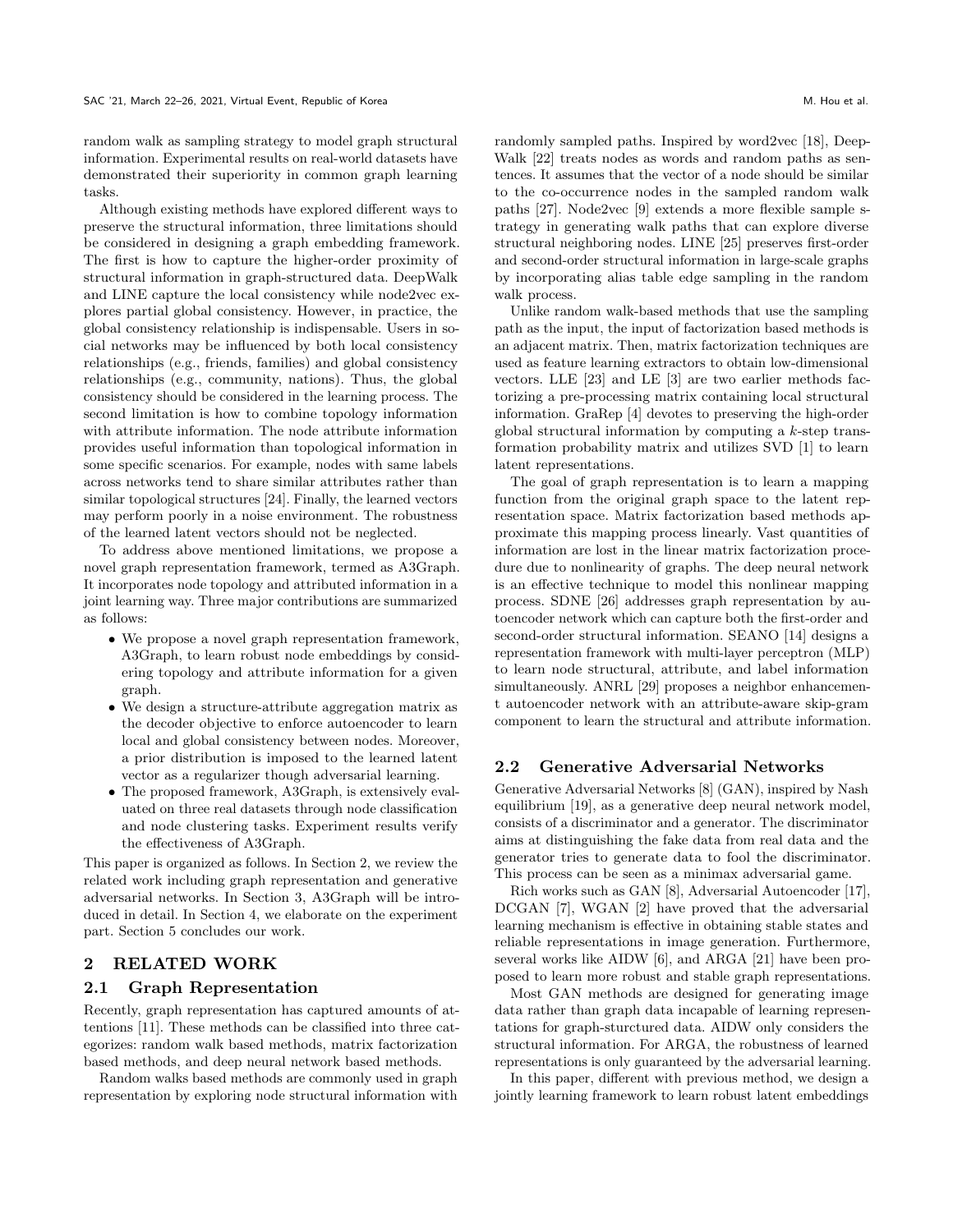<span id="page-3-0"></span>

Figure 1: The framework of A3Graph.

by considering the local and global topology and attribute information with adversarial mechanism for graph-structured data. Compared with graph learning methods in related works, our A3Graph incorporates both structural and attributed information in a joint learning way. Besides, we combine structure-attribute aggregation reconstruction autoencoder with adversarial learning module to learn robust and stable graph representations simultaneously.

# 3 ADVERSARIAL ATTRIBUTED AUTOENCODER REPRESENTATION

### 3.1 Notations and Problem Definition

DEFINITION 1. An attributed graph is defined as  $\mathcal{G}$  =  $(V, \mathcal{E}, \mathbf{X})$  where V represents the node set and  $\mathcal{E}$  represents the edge set in a graph.  $X \in \mathbb{R}^{n \times m}$  is a node attributed matrix where  $n$  represents node number and  $m$  represents dimension of the attributed information.  $x_i$  is the attributed information vector of node *i*.

Definition 2. A Positive Pointwise Mutual Information (PPMI) matrix  $\left[4\right]$  of a given graph can be defined as:

<span id="page-3-1"></span>
$$
P_{ij} = \max\{\log(\frac{M_{i,j}}{\sum_{k} M_{k,j}}) - \log(\eta), 0\}
$$
 (1)

where  $M = A + A^2 + ... + A^t$ . A<sup>t</sup> is the t-step probability transformation matrix, denoting the probability for a transition between two nodes in t steps.  $A = D^{-1}S$  where D is the diagonal matrix for a given graph with the adjacent matrix S.  $\eta$  is set to  $\frac{1}{n}$  in this paper.

DEFINITION 3. Given a graph  $\mathcal{G} = (\mathcal{V}, \mathcal{E}, \mathbf{X})$ , for each node  $i \in \mathcal{V}$ , we aim to learn a mapping function  $f : v_i \mapsto \mathbf{z_i} \in \mathbb{R}^d$ where  $d \ll |\mathcal{V}|$ . The mapping function f devotes to capturing node structural information as well as attributed information.

# 3.2 An Overview of the Framework

In order to learn topology and attribute information for a given graph in a regularized way, we propose an adversarial attributed autoencoder for graph representation learning (A3Graph). The framework, as shown in Figure [1,](#page-3-0) mainly consists of the following two module:

- ∙ Aggregation matrix enhance autoencoder. In order to learn topology and attribute information of each node, we employ autoencoder as the basic feature extractor. The decoder objective is replaced with an aggregation matrix to enforce the autoencoder to learn topology and attribute information by considering the local and global consistency simultaneously.
- ∙ Adversarial learning module. We design an adversarial learning module to enforce learned vectors to match a prior distribution. The discriminator discriminates whether the latent embedding vectors comes from the encoder or from the predefined distribution.

# 3.3 Aggregation matrix Enhancement Autoencoder Module

In order to capture graph local and global structural information incorporating with attributed information, we design a PPMI matrix based reconstruction autoencoder as the main part of A3Graph framework. The encoder part is similar to the conventional autoencoder which encodes node attributes to a low-dimensional latent space. However, the decoder part maps the encoder representations to aggregation matrix values. More specifically, for a given node  $v_i$  with attribute information  $x_i \in \mathbb{R}^{1 \times m}$ , the encoder part learns the embedding of  $v_i$  as:

<span id="page-3-2"></span>
$$
z_i^{(k)} = \sigma(W^{(k)} z_i^{(k-1)} + b^{(k)}), k = 1, 2, ..., K
$$
 (2)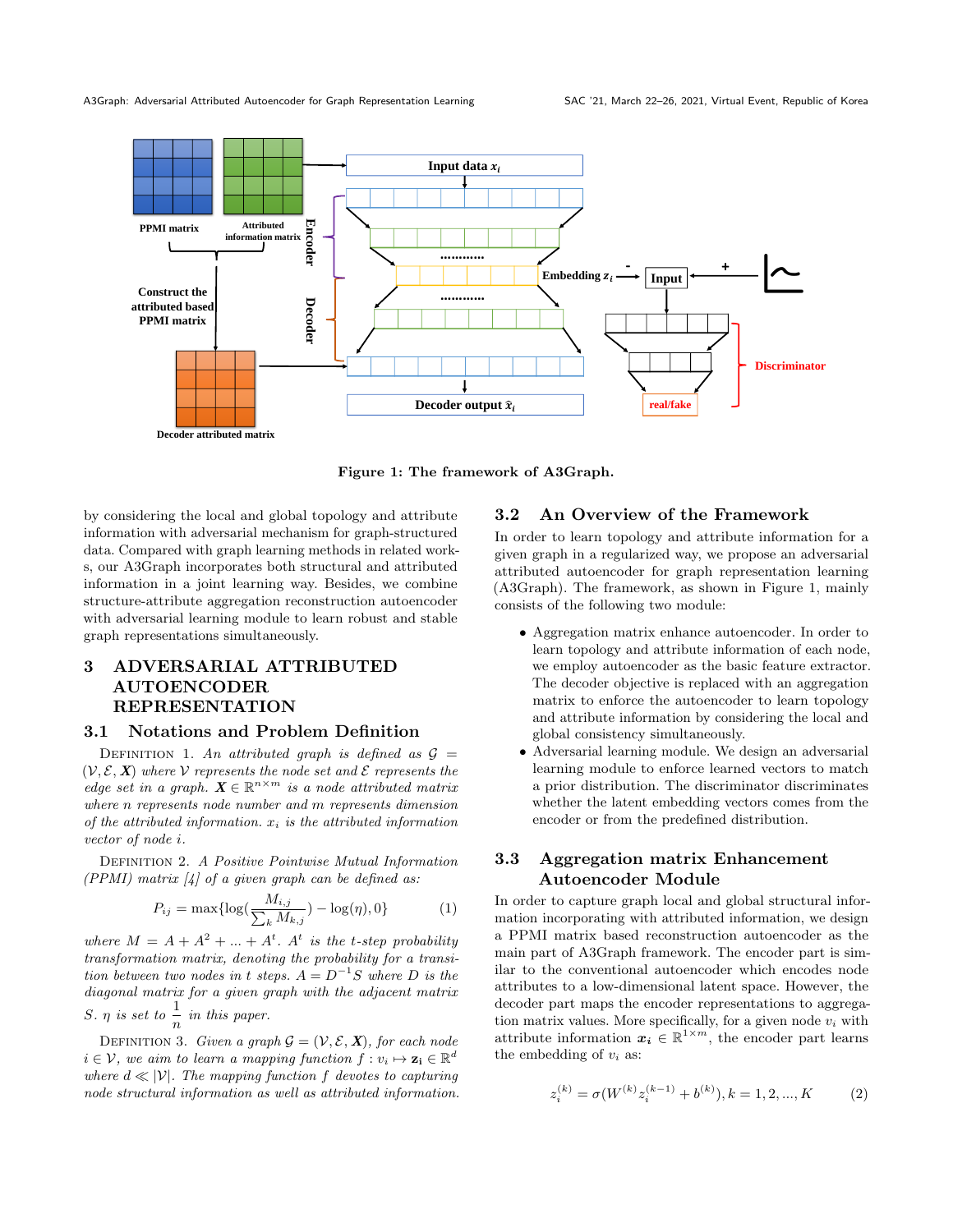where  $K$  represents the number of layers for encoder part.  $z_i^{(k-1)}$  is the output of previous layer,  $z_i^0 = x_i$ .  $z_i^K$  is the encoded representation of  $v_i$  and the  $\sigma(\cdot)$  is the activation nonlinear function.  $W^{(k)}$  and  $b^{(k)}$  are the linear transformation weight matrices and bias vectors in  $k$ -th layer, respectively. The decoder part is symmetrical to encoder part which aims to reconstruct the high-dimensional output from the low-dimensional embedding  $z_i^K$ . In this paper, we construct a matrix  $R \in \mathbb{R}^{n \times m}$  which is the normalized product of PPMI matrix  $M_{ppmi} \in \mathbb{R}^{n \times n}$  and attributed information matrix  $\mathbf{X} \in \mathbb{R}^{n \times m}$ . The *i*-th row in the matrix represents the aggregated result of structural information and attribute information for a given node  $v_i$  as:

$$
R(i) = \frac{1}{n} \sum_{k=1}^{n} P_{ik} x_{ki}
$$
  
\n
$$
k = 1, 2, ..., n
$$
 (3)

<span id="page-4-0"></span>where  $P_{ik}$  represents the global consistency between  $v_i$  and  $v_k$ .  $R(i)$  combines global information with attribute information of node  $v_i$ . We replace  $x_i$  with this aggregated form to enforce the autoencoder to learn more information of node. Therefore, the autoencoder devotes to minimizing the reconstruction loss as follows:

$$
\mathcal{L}_{AE} = \sum_{i=1}^{n} ||\mathbf{x}_i - R(i)||_2^2 \tag{4}
$$

where  $\hat{x}_i$  is the decoder output.

#### 3.4 Adversarial Learning Module

The adversarial learning module is designed to learn regularized representations. It imposes a prior distribution to the output of encoder part. This process can be regarded as a regularization to graph representation learning. Adversarial learning module consists of a generator and a discriminator. The generator is the encoder part in A3Graph and the discriminator is implemented by a multi-layer perceptron (MLP) which tells encoder output latent vector from a prior distribution. In this paper, we use  $p$  to represent the real data distribution and  $q$  to represent the generated (fake) distribution. Therefore,  $p(z)$  represents an arbitrary prior distribution,  $q(z|x)$  represents encoding distribution and  $p_{data}$ represents input data distribution. In the proposed framework, the adversarial autoencoder defines an posterior distribution of  $q(z)$  on learned vectors of autoencoder as follows:

$$
q(z) = \sum_{1}^{n} q(z_i|x_i) p_{data}(x_i).
$$
 (5)

The adversarial learning module aims to guide the encoder posterior distribution  $q(z)$  to match  $p(z)$ . In other words, the autoencoder is regularized by the adversarial procedure. Cross-entropy is used to measure the distance between the  $p(z)$  and  $q(z)$ . Therefore, the loss function of adversarial learning part is defined as:

$$
\mathcal{L}_{AD} = -\frac{1}{2} \mathbb{E}_{z \sim p(z)} \log \mathcal{D}(Z) - \frac{1}{2} \mathbb{E}_{z \sim q(z)} \log(1 - \mathcal{D}(\mathcal{G}(Z)))
$$
\n(6)

where  $\mathcal{D}(\cdot)$  and  $\mathcal{G}(\cdot)$  indicate the discriminator and generator.

#### 3.5 Algorithm of A3Graph

In this section, we will first elaborate on the final objective function of A3Graph. Then, a detailed algorithm of A3Graph is presented.

Algorithm 1 Adversarial Attributed Autoencoder for Graph Representation

**Require:** graph  $\mathcal{G} = (\mathcal{V}, \mathcal{E}, \mathbf{X})$ , representation size d, hyper parameters  $\alpha$ ,  $\beta$ ,  $\lambda$ , outer iterations T, discriminator iterations  $D$ 

**Ensure:** : node representations  $Z \in \mathbb{R}^{n \times d}$ 

- 1: Construct PPMI matrix based on Equation[\(1\)](#page-3-1)
- 2: Construct reconstruction objective of decoder for each node based on Equation[\(3\)](#page-4-0)
- 3: for  $t = 1, 2, ..., T$  do
- 4: Sample *h* elements  $\{x_{(1)}, x_{(2)}, ..., x_{(h)}\}$  from X
- 5: Generate latent h representations  $\{z_{(1)}, z_{(2)}, ..., z_{(h)}\}$ based on Equation[\(2\)](#page-3-2).
- $6:$  Generate  $h$  random liner interpolation coefficients  $\{\epsilon_{(1)}, \epsilon_{(2)}, ..., \epsilon_{(h)}\}$

7: for 
$$
k=1,2,...,D
$$
 do

- 8: Sample *h* entities  $\{z'_{(1)}, z'_{(2)}, ..., z'_{(h)}\}$  from prior distribution  $p_z$
- 9: Compute  $\hat{z}$  based on Equation[\(8\)](#page-5-0)
- 10: Compute the gradient of  $\nabla \mathcal{L}_{AD}$  and  $\nabla \mathcal{L}_{GP}$  based on Equation[\(7\)](#page-4-1)
- 11: Update adversarial learning module parameters

12: end for

- 13: Compute the gradient of  $\nabla \mathcal{L}_{AE}$  and  $\nabla \mathcal{L}_{REG}$  based on Equation[\(7\)](#page-4-1)
- 14: Update autoencoder module parameters
- 15: end forreturn node representatios  $Z$

For autoencoder part, to avoid overfitting, we add the  $\ell_2$ norm to autoencoder loss function. For adversarial learning part, to improve the stability in training GAN and avoid the mode collapse, we add a gradient penalty to adversarial learning loss function as [\[10\]](#page-8-27), namely,  $L_{GP}$ . The final loss function of A3Graph is defined as:

<span id="page-4-1"></span>
$$
\mathcal{L} = \alpha \mathcal{L}_{AE} + \beta \mathcal{L}_{REG} + \mathcal{L}_{AD} + \lambda L_{GP}
$$
\n
$$
= \alpha \sum_{i=1}^{n} ||x_i - R(i)||_2^2 + \frac{\beta}{2} \sum_{1}^{K} (||W^{(k)}||_F^2 + ||\hat{W}^{(k)}||_F^2)
$$
\n
$$
+ (-\frac{1}{2} \mathbb{E}_{z \sim p(z)} \log \mathcal{D}(Z) - \frac{1}{2} \mathbb{E}_{z \sim q(z)} \log(1 - \mathcal{D}(\mathcal{G}(Z))))
$$
\n
$$
+ \mathbb{E}_{z \sim p(\hat{z})} [(||\nabla_{\hat{z}} \mathcal{D}||_2 - 1)^2]
$$
\n(7)

where  $\alpha$  is the hyper parameter to balance the loss of autoencoder module and adversarial module.  $\beta$  is the hyper parameter of  $\ell_2$  norm.  $W^{(k)}$  and  $\hat{W}^{(k)}$  are weight matrices of the encoder and decoder.  $\hat{z}$  is the data calculated by linear interpolation between the prior distribution and encoder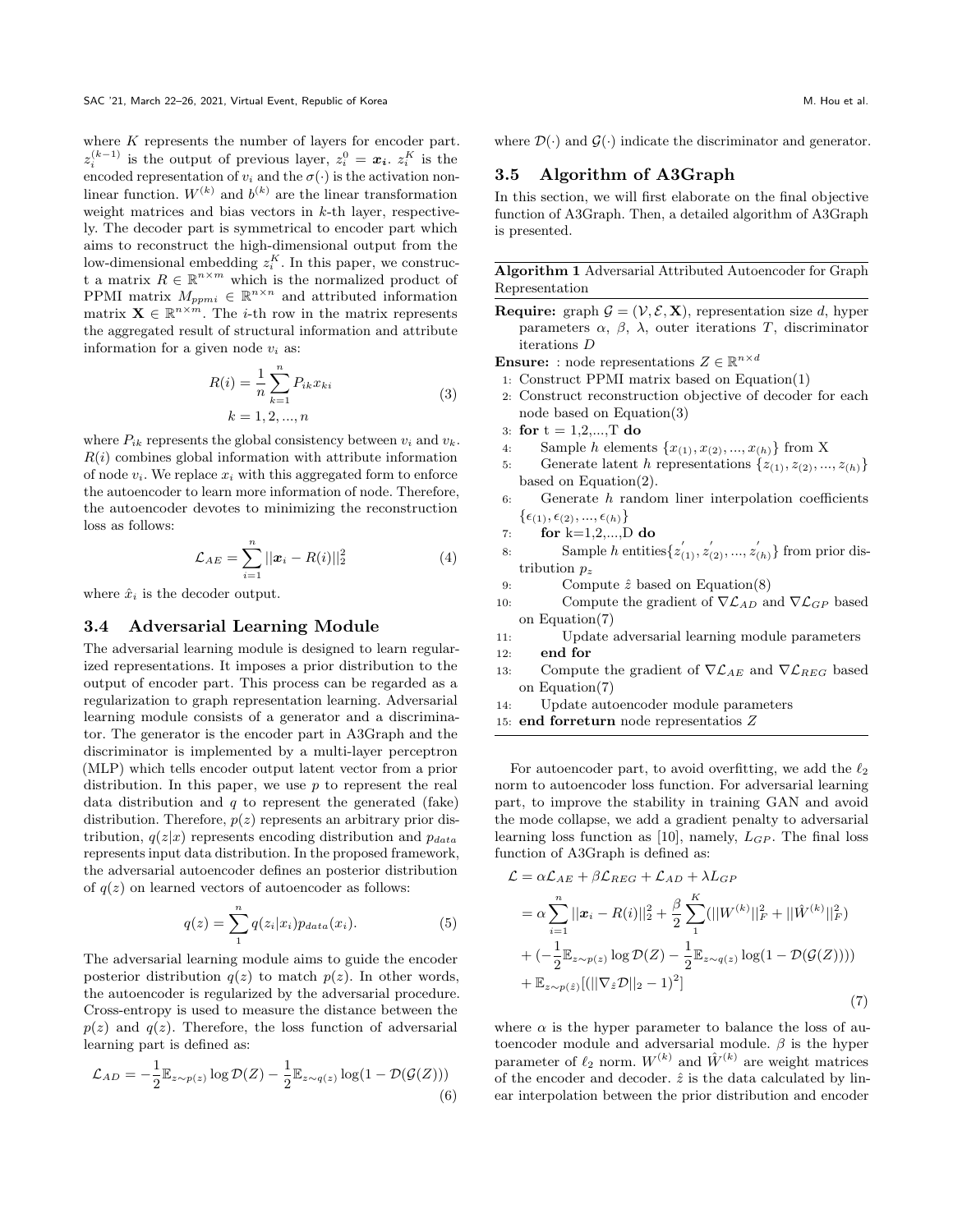A3Graph: Adversarial Attributed Autoencoder for Graph Representation Learning SAC '21, March 22–26, 2021, Virtual Event, Republic of Korea

distribution defined as:

<span id="page-5-0"></span>
$$
\hat{z} = \epsilon \mathbb{E}_{z \sim p(z)} z + (1 - \epsilon) \mathbb{E}_{z \sim q(z)} z, \epsilon \in (0, 1)
$$
 (8)

where the  $p(\hat{z})$  represents the distribution between  $p(z)$  and  $q(z)$  in straight line direction.

# 4 EXPERIMENTS AND DISCUSSION

#### 4.1 Datasets

The statistics of three datasets are presented in Table [1,](#page-5-1) where  $V, \mathcal{E}, \mathbf{X}$  correspond to node set, edge set, and attributes set as defined previously and  $\mathcal C$  denotes the label set. CiteSeer, Cora and Pubmed are three commonly used paper-citation graphs in several graph representation works [\[6,](#page-8-25) [9,](#page-8-7) [22\]](#page-8-4). The edges represent citation relationships between papers (cite or be cited). In this work, we regard these graphs as undirected graphs.

<span id="page-5-1"></span>Table 1: Statistics of the datasets used in A3Graph.

| Datasets                   | $\mathcal V$          | lεI                   | х                   | IC I |  |
|----------------------------|-----------------------|-----------------------|---------------------|------|--|
| CiteSeer<br>Cora<br>Pubmed | 3312<br>2708<br>19717 | 4715<br>5429<br>44338 | 3703<br>1443<br>500 | 6    |  |

# 4.2 Baseline Methods

In this subsection, we will make a brief introduction about baseline methods as follows:

- ∙ DeepWalk [\[22\]](#page-8-4): Deepwalk is the first method that utilizes random walk to sample node sequences in graph and incorporates NLP method to construct graph representations.
- ∙ LINE [\[25\]](#page-8-8): LINE combines the first-order and secondorder structural information into output representations through node co-occurrence and node conditional probability.
- ∙ AIDW [\[6\]](#page-8-25): AIDW is an adversarial graph representation method incorporating random walk based methods to preserve structural information and adversarial learning to obtain robust and stable representation results.
- ∙ ARGA [\[21\]](#page-8-26): ARGA is an adversarial graph representation method. It leverages graph convolutional encoder to incorporate node structural and attributed information. Furthermore, an adversarial component is taken as a regularization for representation output.
- ∙ SEANO [\[14\]](#page-8-18): SEANO is a semi-supervised graph representation method. It designs a novel deep neural network framework to preserve the node structural and attributed and label information in a joint learning way.
- ∙ ANRL [\[29\]](#page-8-19): To learn a robust and stable representation, different with adversarial learning based methods, AN-RL designs a neighbor nodes enhancement autoencoder framework with Skip-gram to combine structural and attributed information of graph.

# 4.3 Evaluation Metrics and Parameter Settings

For node classification task, we choose Accuracy as evaluation metric which are commonly used in lots of related works [\[22\]](#page-8-4) [\[14\]](#page-8-18) [\[29\]](#page-8-19). For node clustering task, we choose ACC (Accuracy), NMI (Normalized Mutual Information) and ARI (Average Rand Index) as evaluation metrics following by [\[6\]](#page-8-25).

For CiteSeer, we set our framework hidden layer neurons of encoder to 1000 and 500,  $\alpha$  to 1,  $\beta$  to 10. For Cora, we set our framework hidden layer neurons of encoder to 500,  $\alpha$  to 1,  $\beta$  to 0.1. For Pubmed, we set our framework hidden layer neurons of encoder to 200,  $\alpha$  to 50,  $\beta$  to 0.01. All learning rates in A3Graph are set to 0.0001 and the representation size is 128. The PPMI matrix is obtained by setting the order as 4 for CiteSeer, Cora, and Pubmed. We choose the Uniform distribution as real latent distribution in adversarial learning. For all baseline methods, we perform the implementation released by the original authors.

## 4.4 Node Classification

For node classification task, after obtaining representation results, we randomly sample 10% to 90% labeled nodes to train a support vector classifier [\[20\]](#page-8-28) and use the rest data to test. By repeating this process 10 times, we report the average result of Accuracy. The detailed results are illustrated in Figure [2](#page-6-0) and we have the following observations:

- ∙ A3Graph has achieved ideal performance results on three real-world datasets especially when the training ratio is lower than 30%. The structural-only information preserving methods perform worse than the structural and attributed information preserving methods except in the Pubmed and Cora (training ratio  $<$  40%). One reason may be that compared with CiteSeer, Cora and Pubmed have less attributed information and more structural information as shown in Table [1.](#page-5-1)
- ∙ A3Graph and ANRL perform better than the other methods in all three datasets. It demonstrates that the attributed enhancement based decoder criterion is crucial to guide neural network to learn robust and stale representations.
- ∙ It worth noting that, two adversarial learning methods ARGA and AIDW can not achieve ideal results in all three datasets. ARGA performs better than AIDW, showing that the structural and attributed information preserving is more effective than structure-only information preserving.

# 4.5 Node Clustering

For node clustering task, we perform the K-means clustering algorithm on learned representations 10 times and calculate the average value of ACC, NMI, and ARI. The detailed results are shown in Table [2.](#page-6-1) We can obtain the following observations:

∙ A general observation we can draw from the result is that the proposed graph representation framework,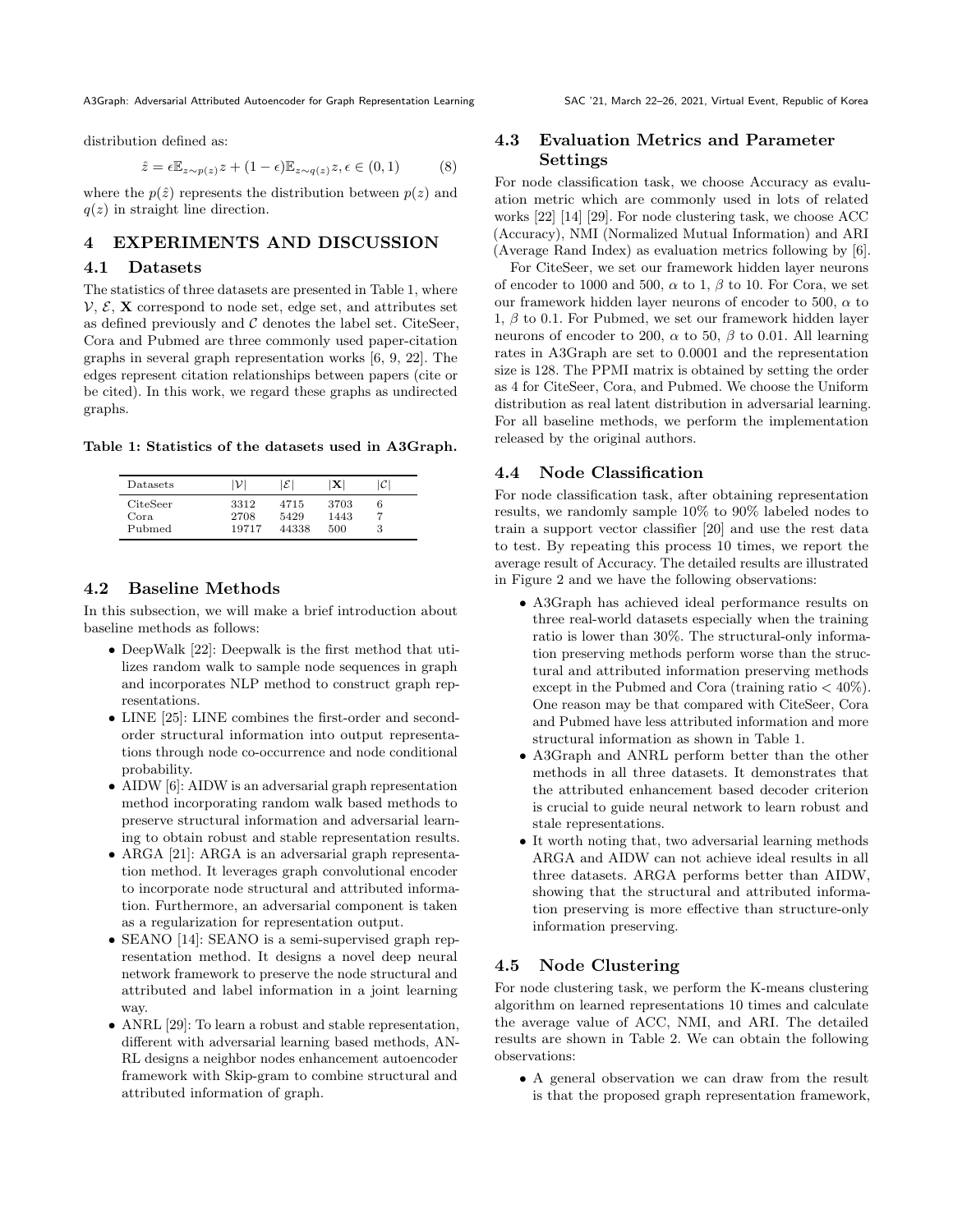<span id="page-6-0"></span>SAC '21, March 22–26, 2021, Virtual Event, Republic of Korea M. Hou et al. M. Hou et al.



Figure 2: Node classification results of A3Graph on CiteSeer, Cora and Pubmed.

<span id="page-6-2"></span>

Figure 3: Visualization results on CiteSeer dataset.

<span id="page-6-1"></span>Table 2: Node clustering results of A3Graph on Cora and CiteSeer.

| Datasets                | CiteSeer |       |       | Cora. |       |       |
|-------------------------|----------|-------|-------|-------|-------|-------|
| Evaluation Met-<br>rics | ACC      | NMI   | ADJ   | ACC   | NMI   | ADJ   |
| DeepWalk                | 0.382    | 0.136 | 0.141 | 0.496 | 0.367 | 0.232 |
| LINE                    | 0.298    | 0.117 | 0.045 | 0.461 | 0.309 | 0.209 |
| <b>AIDW</b>             | 0.281    | 0.083 | 0.026 | 0.323 | 0.171 | 0.052 |
| ARGA                    | 0.524    | 0.293 | 0.248 | 0.638 | 0.457 | 0.384 |
| ANRL                    | 0.519    | 0.326 | 0.249 | 0.508 | 0.388 | 0.277 |
| A3Graph                 | 0.676    | 0.419 | 0.423 | 0.649 | 0.485 | 0.400 |

A3Graph, has achieved the best performance on all datasets.

- ∙ Structural and attributed information preserving methods perform better than structure-only preserving methods. Both structural and attributed information should be incorporated in representation learning.
- ∙ Compared with node classification task, ARGA has made obvious improvement in the node clustering task. It demonstrates that the adversarial learning component affects the performance due to its adversarial procedure for improving the robustness of representation results.
- ∙ In node clustering task, ANRL performs better on Cite-Seer than Cora. As previously mentioned, the structural information and attributed information are both crucial in graph representation. Even though ANRL

incorporates a Skip-Gram component to preserve structural information, the neighbor attributed information enhancement mechanism plays a vital role in representation learning. However, only first-order structural attributed information preserving can not achieve the best representations in the clustering task.

# 4.6 Graph Visualization

In graph representation, a promising algorithm should preserve the original graph topology information well in a low-dimensional space. To prove the ability of A3Graph more intuitively, t-SNE [\[16\]](#page-8-29) is utilized to visualize the represented latent vectors in a two-dimensional space. Figure [3](#page-6-2) shows the visualization results on the CiteSeer dataset. It can be concluded that the A3Graph achieves impressive performance in preserving the topology information even though it learns the representations in an unsupervised manner. Meanwhile, compared with the results learned by ANRL, the visualization of A3Graph is more discriminative with a smaller distance of within-class and larger distance of inter-class.

# 4.7 Ablation Test

The proposed framework, A3Graph, contains two key modules: the first is the aggregated matrix and the second is the regularized adversarial learning module. In this subsection, we perform the ablation test to demonstrate the effectiveness of each module. The following A3Graph variants are designed for comparison.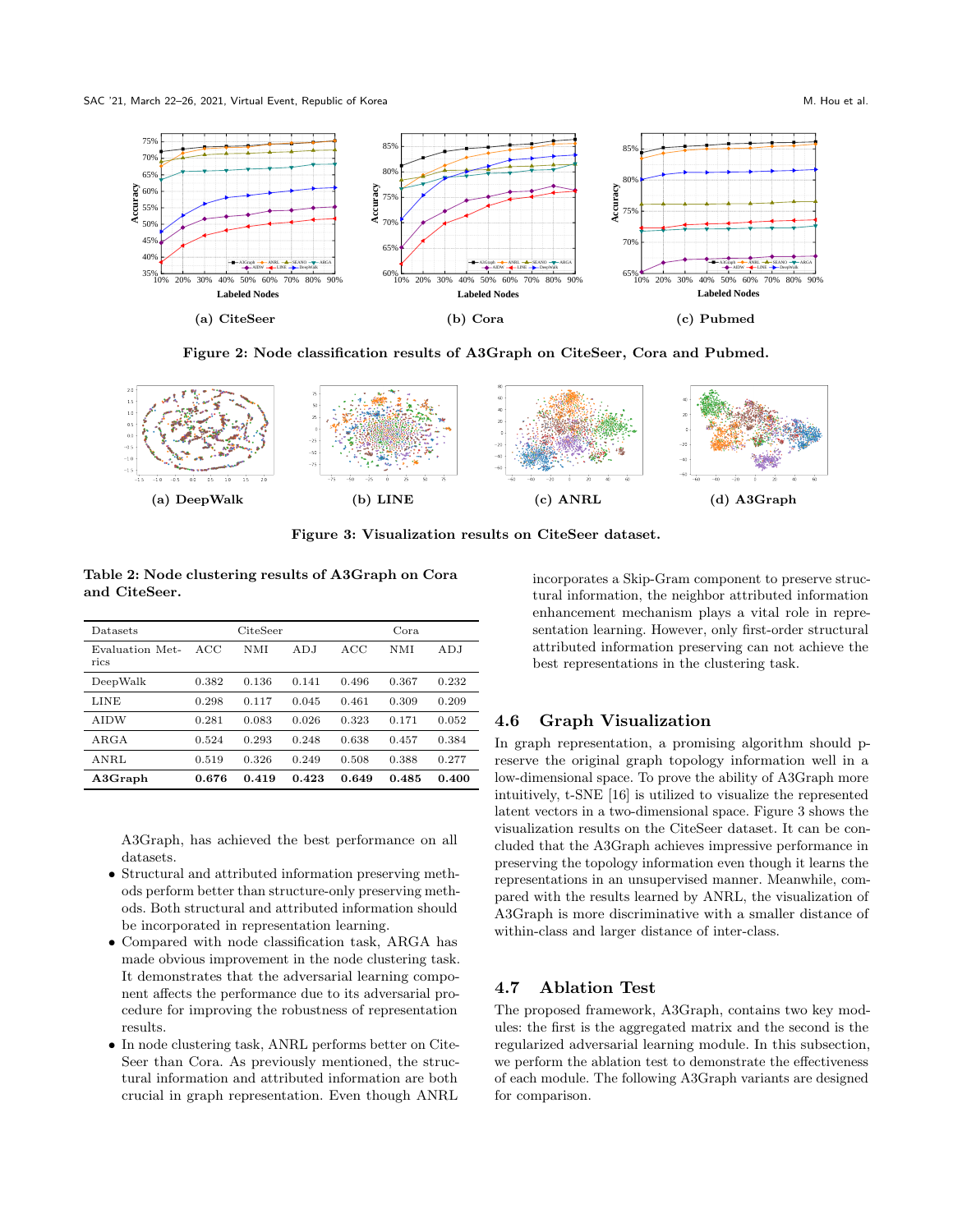A3Graph: Adversarial Attributed Autoencoder for Graph Representation Learning SAC '21, March 22–26, 2021, Virtual Event, Republic of Korea

<span id="page-7-0"></span>

Figure 4: Ablation test result of A3Graph.

- ∙ A3Graph-SR: A variant of A3Graph with self-reconstruction in the autoencoder, the high-order PPMI matrix is removed.
- ∙ A3Graph-AR: A variant of A3Graph with the adversarial learning module being removed.

We perform the ablation test with node classification task on Cora. The training ratio is set to 30%. The result is shown in Figure [4.](#page-7-0) We can conclude that the A3Graph performs better than A3Graph-SR which confirms the superiority of the aggregated matrix module. Moreover, the performance of A3Graph and A3Graph-AR shows the effectiveness of adversarial learning module in A3Graph.

#### 4.8 Parameter Sensitivity

In this subsection, we evaluate the affection of hyperparameters to the performance of the proposed framework. Specially, we investigate how the representation dimension size  $d$ , hyperparameters  $\alpha$  and  $\beta$  affect node classification performance on CiteSeer with training ratio as 30%. Furthermore, we also evaluate node clustering performance with different prior distributions in adversarial learning components. It worth noting that all the other settings are set to default values besides the being tested parameter.

As shown in Figure [5,](#page-8-30) we investigate d,  $\alpha$  and  $\beta$  from 8 to 128, 0.1 to 20 and 0.1 to 30, respectively. We can observe that for all three parameters, the accuracy of node classification shows a sharp increasing at first. Then, for  $d$ , there is an decreasing when it reaches around 128. For  $\alpha$  there is slightly decreasing when it reaches to 1 and then becomes stable. However, for  $\beta$ , a drastic decreasing trend can be observed when it reaches to 10.

For prior distribution, we perform the node clustering task on CiteSeer and Cora. By replacing the prior distribution with Gaussian distribution, we find a similar performance in node clustering results (ACC:0.667, NMI:0.414, ADJ:0.419). It demonstrates both Uniform and Gaussian distributions can improve the robustness and stability of learned representations.

#### 4.9 Extensive Discussion

In subsections 4.4-4.7, we report the experimental results of A3Graph in node classification, node clustering, and graph visualization. In this subsection, we aim to provide a more detailed discussion about the proposed framework.

First, A3Graph is an unsupervised graph learning framework by considering topology and structural information into a joint learning pipeline. The autoencoder is the basic feature extractor to learn effective features. The PPMI matrix, as the core part of A3Graph, has been extensively investigated in terms of natural language processing (NLP) to perform well on scenarios of calculating semantic similarity. In A3Graph, PPMI matrix is utilized to build the global consistency of a graph by measuring the co-occurrence between two nodes in a  $k$ -order context. Combined with the attribute information, the encode-decode structure will enforce the latent vectors to learn information in the aggregated matrix. ARGA adopts GCN as the basic feature extractor which only considers the local consistency in learning structural information. Moreover, GCN, as a representative graph embedding framework, is semi-supervised and incapable of supporting mini-batch training.

Second, the adversarial mechanism utilized in A3Graph can be seen as the regulation of the learned latent vectors. Most graph embedding methods learn the latent vectors without any regulations which leads to a free latent vector space for any structure [\[17\]](#page-8-22). In this work, we utilize the adversarial mechanism to make the learned embeddings match a predefined distribution results in regularized learned results for embeddings. It is the reason why A3Graph can bate SEANO and ANRL in the node classification task. These two baseline frameworks learn local and global topology information in an unregularized way which leads to a degenerate identity mapping.

Last, two reasons enable the robustness of A3Graph. The first is that we aggregate proximity information of a given node rather than itself. Assume that a node is an outlier that differs largely from its proximity nodes, this strategy will decrease the noise effects from this outlier node in learning the representation [\[29\]](#page-8-19). Second is the regularization strategy (adversarial learning module) which has been demonstrated in lots of works in eliminating the effects in a noise environment [\[17\]](#page-8-22) [\[6\]](#page-8-25) [\[21\]](#page-8-26).

#### 5 CONCLUSION

In this work, for graph representing, we propose a novel graph representation framework, A3Graph, to incorporate local and global structural information as well as attributed information in a joint learning way. We argue that most existing graph representation methods can not learn robust and stable results due to disinformation or misinformation in graphs. In A3Graph, we take PPMI matrix based attributed information aggregation as the objective of decoder reconstruction. Furthermore, we design an adversarial learning component to enforce the latent representations to be in accordance with a prior distribution. By adding these two regularization